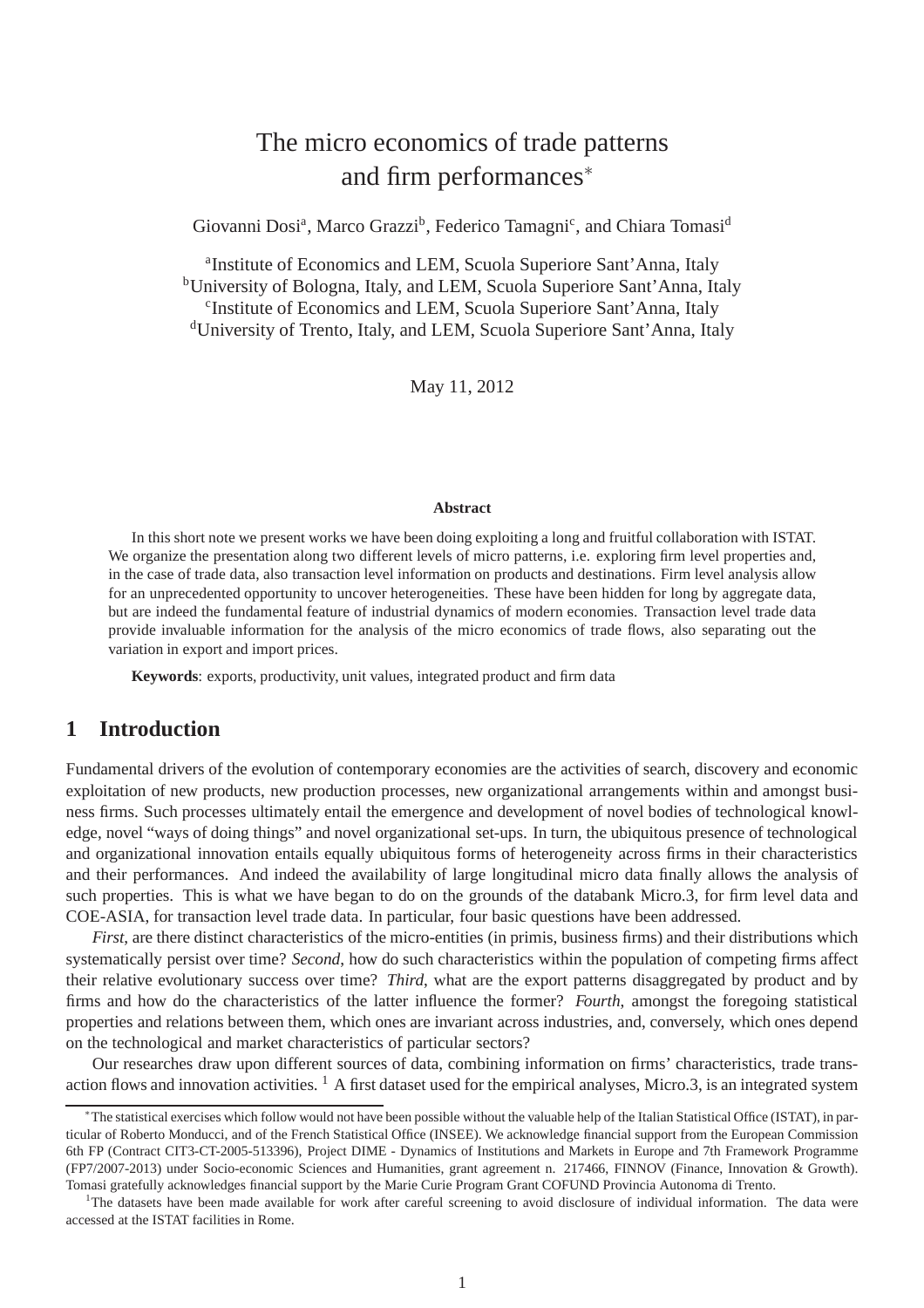of data, largely based on the census of Italian firms yearly conducted by ISTAT. <sup>2</sup> Micro.3 contains information on a number of variables appearing in a firm's balance sheet for firms with more than 20 employees in all sectors of the economy for the period 1989-2007. Further, it has been possible to link Micro.3 with other information collected by ISTAT as international trade and patent data (see Grazzi et al, 2009 for more details). While the use of firm-level data, as Micro.3, allows to successfully addressed many topics, the availability of microdata on individual trade transactions provides invaluable information for the analysis of the micro economics of trade flows, as they allow to account both for the country and product dimensions. However, in order to investigate the dynamics of those firms originating the trade flow it is necessary to link transactions data to the firm. That is possible by linking two firm-level datasets collected by the Italian statistical office (ISTAT), namely Statistiche del Commercio Estero (COE) and Archivio Statistico Imprese Attive (ASIA). The COE dataset is the official source for trade flows of Italy. It records separately the f.o.b. value (in Euros) and the quantity (in kilos) involved in each export and import cross-border transaction performed by a firm allowing to compute export and import prices (unit values). The ASIA register covers the universe of Italian firms active in the same time span, irrespectively of their export status.

### **2 The microeconomics of firm level data**

Aggregate - country or industry - level data have been hiding some relevant facts for long. In the absence of firm (plant) level information companies within a country (industry) could be assumed to be all alike, in terms of size, production technology, performance, etc. On the contrary, microdata provide an unprecedented opportunity to uncover firm level heterogeneities, along many of the dimensions of the firms' activities.

#### *Firm level Productivity dynamics*

Looking at firm's productivity dynamics, in Dosi et al. (2011) we show that firm productivities are relatively stable over time with autoregressive coefficients close to one. Further, the analysis of the transition probabilities across productivity quantiles confirms the high persistency in the performance of firms, as denoted by the high probabilities on the main diagonal. The transition probabilities do not vary much among different sectors. Moreover, the probabilities are higher for the persistently low/ high performance firms: the probabilities of remaining in the quartile 1 or 4 are roughly equal to 70%. In order to indirectly insulate the property of the dynamics of those firms that are and continue to be incumbents throughout the period, the analysis takes into account the properties of the transition probability matrices (TPMs) over the period 2000-04 of all firms that were already present in 1995 (not shown in the paper). Symmetrically we have studied the TPMs over the period 1998-2002 of firms that continued to be in the database untill the end of the period of observation. However the dynamics of firms in the productivity distribution, as represented in terms of TPMs, did not change significantly.

Which are the characteristics of the groups of firms that one may identify with the help of the transition probability matrix? In particular the analysis considers firms that lie persistently at the bottom of the productivity distribution, the "productivity laggards" (A); those that on the contrary succeed in jumping to the top, i.e. the "productivity climbers" (B); those that have been persistently in the top of the productivity distribution, the "productivity leaders" (C); and finally "falling back" (D), those that fall behind in the productivity ranking. The research shows that, in terms of distinguishing features, first the leaders tend to be bigger than laggards (size is measured by the log of employment). Further, climbers are, on average, much bigger then laggards, and occasionally, even bigger than leaders. That is, climbers are already bigger at the beginning of the reference period, before the productivity "take off" actually occurred. Second, both climbers and leaders are more active exporters than laggards. Third, climbers and leaders distinguish themselves from laggards also in terms of patenting activities. What is however rather puzzling is the difference in profitability, as proxied by Gross Operating Margin over total sales, in the four groups of firms. It turns out, indeed, that laggards are more profitable than climbers in all sectors considered. That is, laggard firms remain behind in the productivity distribution but their profit margins, though somewhat smaller than leaders, are larger than those of productivity climbers.

Summing up, the analysis reveals an "ecology" of diverse co-existing types, also different in terms of export propensities and degrees of innovativeness, which tend to be rather persistent notwithstanding significantly different performances.

#### *The contribution of productivity to growth at micro level*

Another area of research where microdata at firm level can improve our understanding upon sectoral or country level data pertains the analysis of the transmission mechanism between productivity and growth. Diverse theories of

 $2$ Micro.3, has been built as a result of collaboration between the Italian statistical office, ISTAT, and a group of researchers from the Scuola Superiore Sant'Anna, Pisa.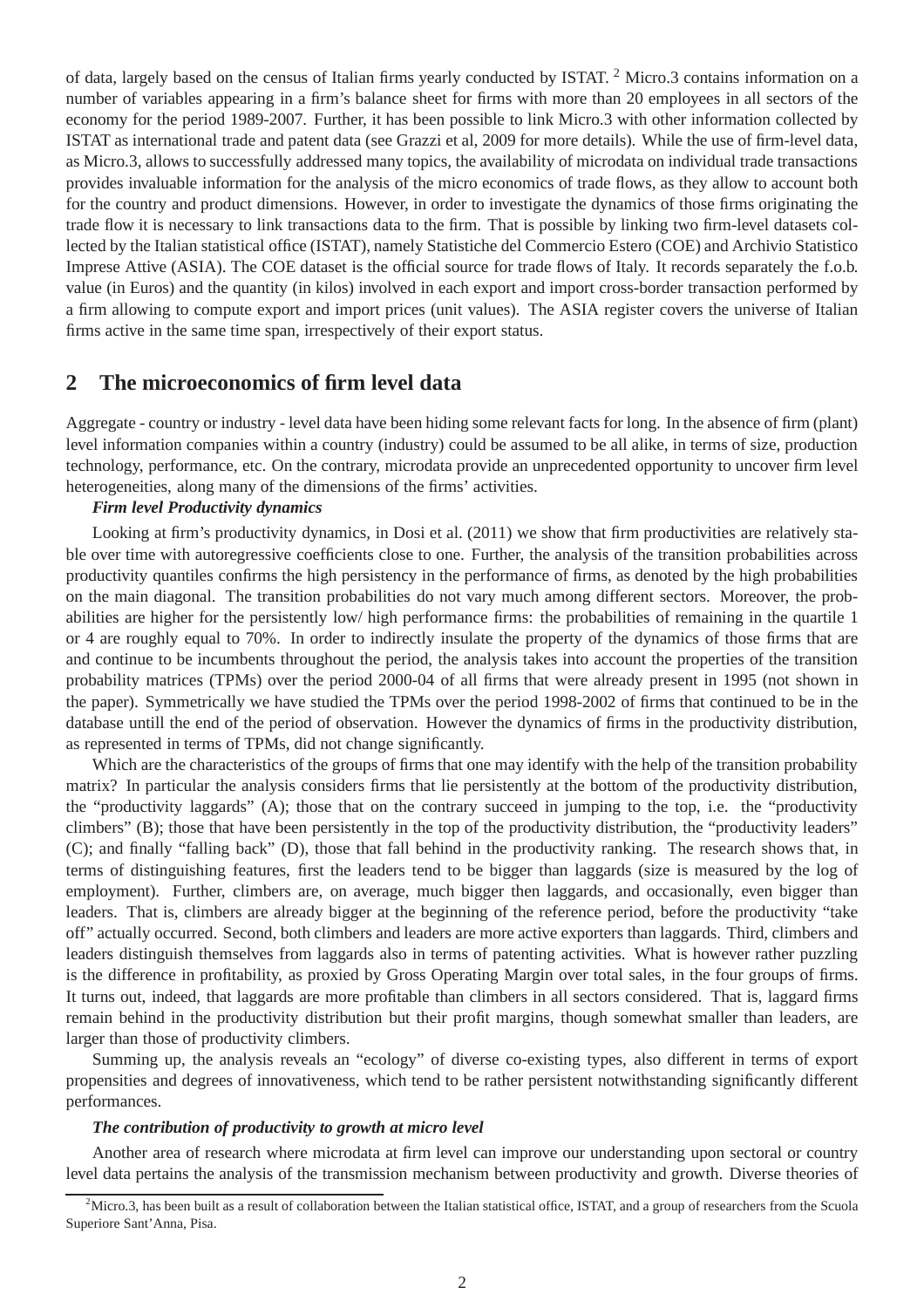industry dynamics tend to agree that heterogeneity in production efficiency is the driver of firms' growth, survival and industrial change, through the processes of innovation, selection and competition. These occurs either through a direct link between efficiency and growth, or through an indirect effect via profitabilities, whereby more productive firms can enjoy higher profit margins which allow them to invest and grow more, especially under imperfect capital markets. Does the empirical evidence bear such predictions?

Exploiting Micro.3 data, Bottazzi et al. (2010) analyze the relationships between Italian firms' productivity and profitability, and between the latter and firm growth. The firm level nature of the data allow to explore such relationships within narrowly defined industrial sectors (3 digit level), that is focusing on firms that are likely to actually compete with each other. Both contemporaneous relations and longer term structure are investigated, and the study also offer comparative analysis on French data, trying to illuminate on the degrees to which the properties of the productivity-profitability-growth relationships depend on country-specific institutional characteristics. The main finding tells that the productivity-profitability relation turns out as the only strong link, while at best weak association is found along the productivity-growth and the profitability-growth links.

The evidence on efficiency breeding profits is expected. It is well in tune with heterogeneous firms competing with each other and, given input and output prices (possibly firm-specific or location-specific), obtaining "quasi-rents" or, conversely, losses above/below the notional "pure competition" profit rates. At the same time, however, and in contrast with common presumption, market selection among firms does not seem to be particularly powerful. That is, markets do not appear to deliver rewards and punishments in terms of relative sizes or market shares according to differential efficiencies. Moreover, the absence of any strong relationship between profitability and growth militates against the "naively Schumpeterian" or "classic" notion that profits feed growth (by plausibly feeding investments). Selection amongst different variants of a technology, different vintages of equipment, different lines of production does occur and is a major driver of industrial dynamics. However, it seems to occur to a good extent within firms, driven by the implementation of "better" processes of production and the abandonment of older less productive ones. Finally, as panel estimates tend to suggest, the links between efficiency (and innovation), on the one hand, and corporate growth, on the other, are likely to be profoundly mediated by large degrees of behavioural freedom, in terms e.g. of propensities to invest, export, expand abroad, pricing strategies, patterns of diversification.

### **3 Transaction level evidence on trade patterns**

While the emerging theoretical and empirical literature on firms heterogeneity in international trade has successfully addressed many topics, the availability of transaction trade level data has stimulated empirical research on a whole host of new issues, including the extensive and intensive margins of trade, the characteristics of multi-products firms, the role of intermediaries, the importance of firm's access to external finance, the systematic variation in export prices across firms, products and trade partners. Access to ISTAT data has given the opportunity to address some of the issues also on the Italian case. We sketch some of the main findings, while other research lines are still on-going and left out for future research.

#### *Direct versus indirect modes of export*

Over the last 40 years, there has been a fundamental increase in the importance of services in general and of wholesale and retail trade in particular. The prominence of intermediaries appears in aggregate trade statistics. In the U.S., for instance, wholesale and retail firms account for approximately 11 and 24% of exports and imports, respectively. Exploiting the ISTAT datasets, the available information on the universe of active firms allows us also to examine how wholesalers differ from manufacturing firms that export directly, to detect the factors that give rise to intermediaries in exporting and explores the implications for trade volumes.

The research in Bernard et al. (2011) shows that an increasing share of exports is conducted by the 27 percent of exporters that are wholesalers, rising from 9.9 percent in 2000 to 11.3 percent of Italian exports in 2007. However, there is substantial variation across both destination countries and products. At the country level, for instance, intermediary export shares range from zero to 88 percent. The analysis reveals that both country and product characteristics play a crucial role in explaining the choice of the mode of export. Indeed, wholesalers are more likely to export to countries characterized by high fixed entry export costs and to smaller markets. In addition, exports through an intermediary are more likely when the quality of the general contracting environment of the country is weak. Also, greater product homogeneity, and higher product-level sunk costs of exporting are associated with a greater reliance on intermediaries in exporting.

The differences in fixed costs across destinations and products have important implications for firm-level and aggregate responses to exogenous changes in profitability. A common shock to profits across destinations, e.g. a common tariff cut, may have different effects both across types of exporting firms and in the aggregate across countries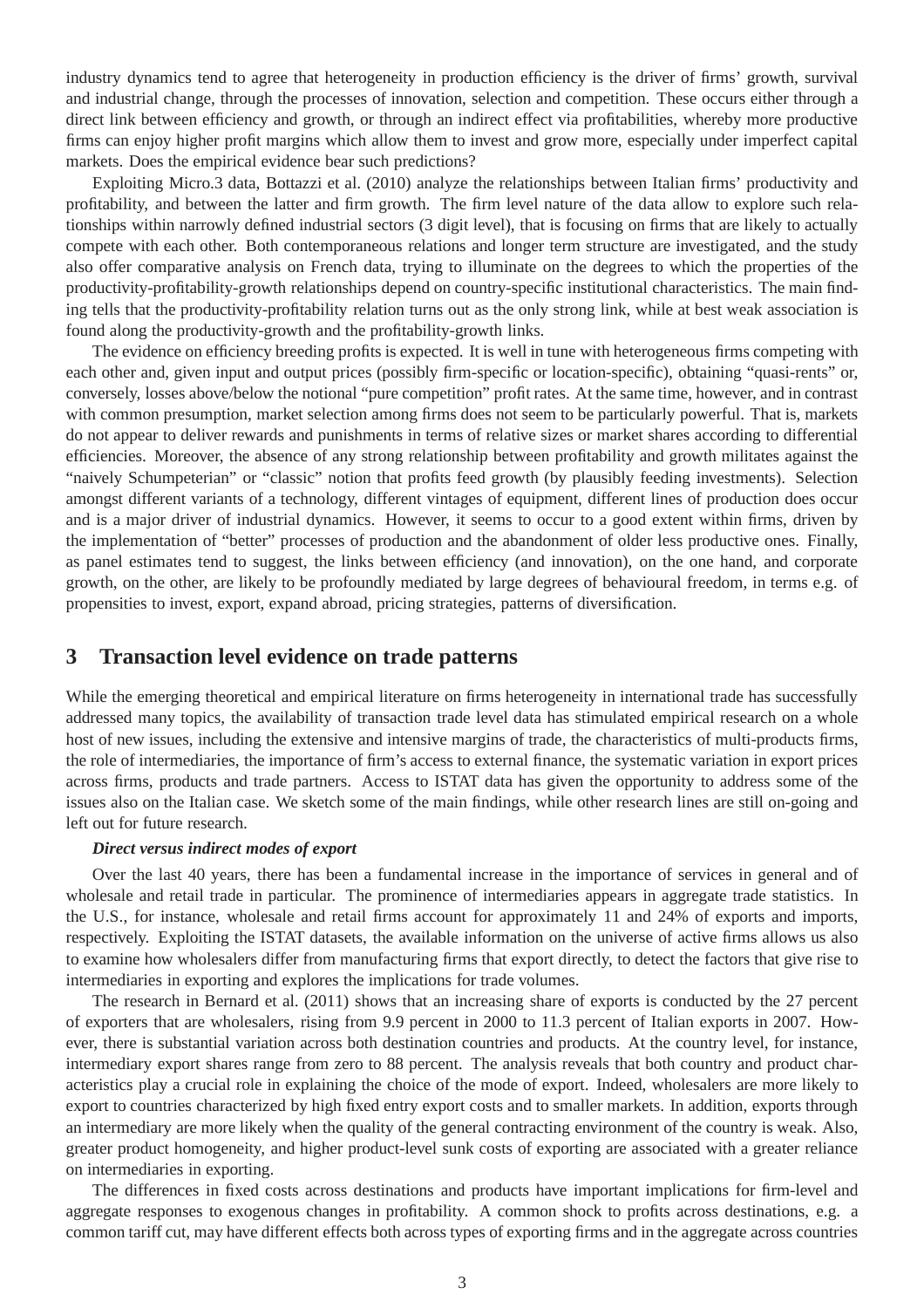due to variation in the composition of exporters. Using annual fluctuations in bilateral real exchange rates as measures of exogenous changes in export profitability, the study by Bernard et al. (2011) considers the impact on firm exports to a certain destination, distinguishing between manufacturers and wholesalers, as well as on the number of exported products and the average value of exports to that destination. Exchange rate movements have the expected effects: an appreciation of the Euro is associated with a decrease in firm exports. However, firm exports fall less (3.7-8.4 percent) for intermediaries than for manufacturers when the Italian currency appreciates. In general, the fall is driven both by a decrease in the number of products exported and by a decline in the firm's average exports per country. However, for wholesalers, the adjustment on the extensive margin of the number of products is greater, while the response of average exports is more muted. These results suggest that wholesale exporters face lower fixed costs and are thus able to adjust more easily along the extensive margin than direct exporters. By further disentangling firms' export values in quantity and unit value, the research shows that for direct exporters the adjustment to a stronger home currency is primarily due to reductions in export quantities rather than in unit value (10 percent). For wholesalers, the overall adjustment is smaller due to a much smaller quantity response. Wholesalers drop their unit values more as the currency rises, pass-through is lower, and quantities fall less.

Given the big difference in the role of intermediated exports across countries and products, the findings suggest that there are potentially large differences in aggregate exports response to exchange rates movements. Such differences are linked to the type of the exporting firm, with significantly smaller responses for destinations served primarily by wholesale exporters.

#### *Financial frictions and trade activities*

A growing body of work has established that weak financial institutions at the country level severely impede countries' international trade activity and distort the sectoral composition of their export flows. However, direct firmlevel evidence has been limited and elusive. Does access to external finance affect firm's exporting activities? How important are financial frictions in explaining firms' ability to enter foreign markets, the volume of trade and their geographical or product diversification? Do credit constraints influence firms' export price strategies?

Exploiting the Italian transaction trade level data merged with the accounting dataset (Bilanci civilistici) that collects annual reports for all limited liability firms, the research in Secchi et al. (2011) provides a comprehensive analysis of the role that financial constraints play in shaping firms' export performance. The analysis moves beyond this static picture to consider also the role of financial frictions on the probability of product/country switching, i.e. of adding or dropping products or destinations over time. This adds new insights on the role of financial constraints within a dynamic framework where firms potentially export multiple products to multiple countries and their profitabilities evolve over time. Indeed, product and geographical diversification change over time in response to shocks to firm specific characteristics (ability, productivity, competences) and to product specific attributes (technology, demand for product characteristics), with the latter possibly idiosyncratic also across destinations. Financing constraints can make firms more vulnerable to negative shocks and preventing them to fully catch the benefits from positive shocks. The evidence in the study documents that financing constraints increase the probability to drop products or destinations, and decrease the probability to add new products or new destinations. Therefore, financing constraints tend to hamper an effective reallocation of resources from (product or destination) markets that over time become less profitable to markets that becomes more profitable.

The work also considers whether there is any relationship between financing constraints and export pricing. The predictions on pricing and financial constraints might follow different reasonings, according to the recent literature. In models where prices reflects differences in product quality, constrained firms, which are less able to afford the additional costs of quality related to new fixed costs or to the purchase of higher quality inputs, are expected to export lower quality goods at lower prices as compared to unconstrained firms. Productivity-driven models would suggest the opposite: to the extent that constrained firms are also less productive, they operate at higher marginal costs, and thus are expected to set higher prices. In both quality or efficiency sorting models, however, prices are not explicitly modeled as a strategic variable that firms directly manipulate. In contrast, models developed outside the international trade literature show that prices represent an important strategic variable *per se* under financing problems. Constrained firms have indeed an apparent incentive to raise short term revenues in order to sustain cash flow, to provide enough guarantees to creditors, as a way to ultimately relax the constraints. To achieve higher revenues, firms can either try to attract additional demand via price cuts, or to raise the price per unit sold. The empirical analysis shows the interplay between firm-level credit conditions and export prices. Constrained firms set higher prices as compared to unconstrained firms which perform transactions in the same product to the same destination market. This is consistent with models of efficiency sorting and also in line with the idea that prices are indeed a strategic variable that constrained firms adjust. Our evidence instead contrasts with theories of quality sorting into export.